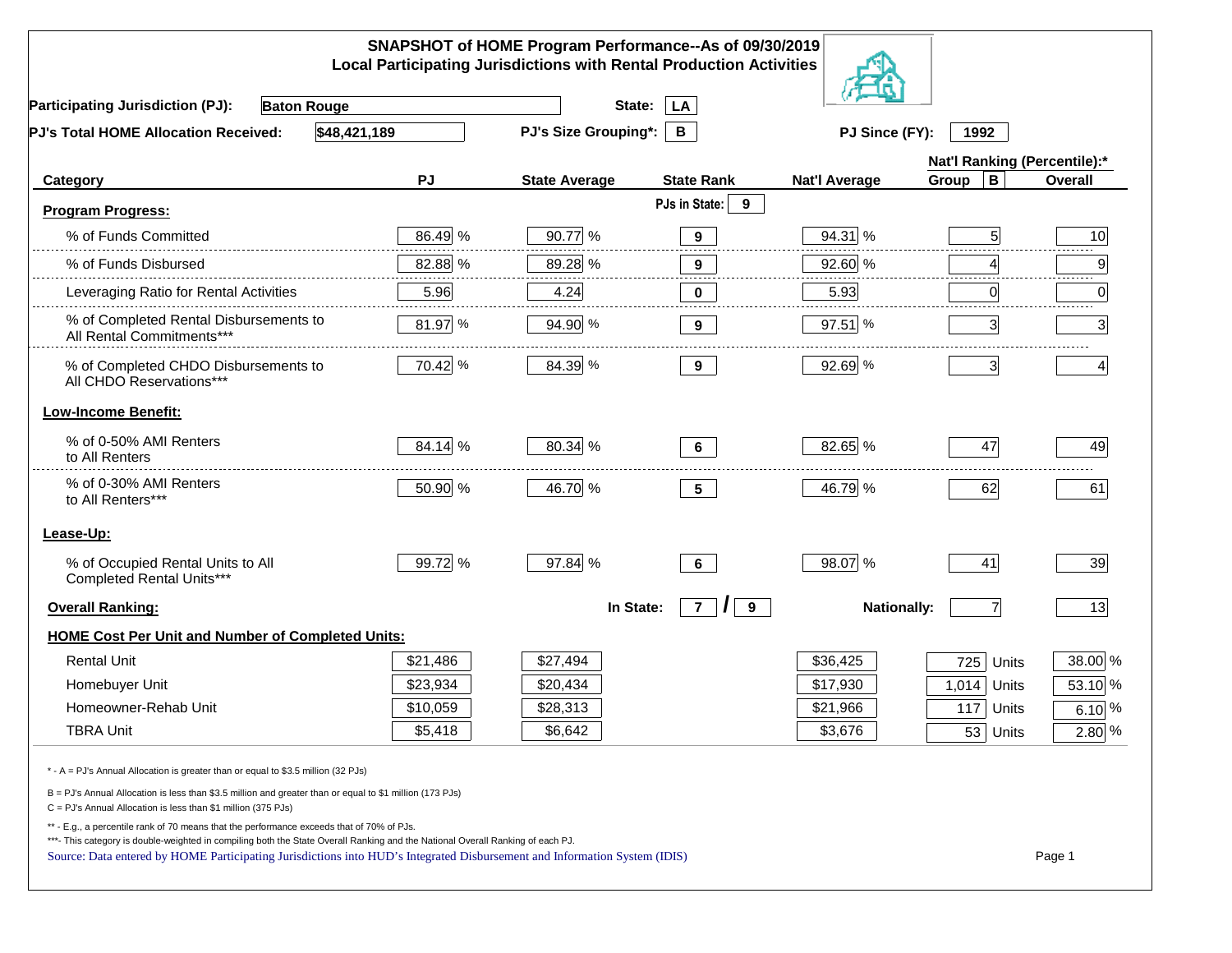|                                                                                                                           |       |               |                            |             |                               | <b>Program and Beneficiary Characteristics for Completed Units</b> |                   |                      |                                             |             |
|---------------------------------------------------------------------------------------------------------------------------|-------|---------------|----------------------------|-------------|-------------------------------|--------------------------------------------------------------------|-------------------|----------------------|---------------------------------------------|-------------|
| <b>Participating Jurisdiction (PJ): Baton Rouge</b>                                                                       |       |               |                            | LA          |                               |                                                                    |                   |                      |                                             |             |
| <b>Total Development Costs:</b>                                                                                           |       | <b>Rental</b> | Homebuyer                  |             | <b>Homeowner</b>              | <b>CHDO Operating Expenses:</b>                                    |                   | PJ:                  |                                             | $0.6$ %     |
| (average reported cost per unit in<br>PJ:<br><b>HOME-assisted projects)</b>                                               |       | \$84,763      | \$74,905                   |             | \$13,922                      |                                                                    | (% of allocation) | <b>National Avg:</b> |                                             | $1.1$ %     |
| State:*                                                                                                                   |       | \$85,912      | \$80,401                   |             | \$29,470                      |                                                                    |                   |                      |                                             |             |
| National:**                                                                                                               |       | \$135,225     | \$88,236                   |             | \$26,222                      |                                                                    |                   |                      |                                             |             |
|                                                                                                                           |       |               | Rental Homebuyer Homeowner | <b>TBRA</b> |                               |                                                                    | <b>Rental</b>     |                      | <b>Homebuyer Homeowner</b>                  | <b>TBRA</b> |
| <b>RACE:</b>                                                                                                              | %     | %             | %                          | $\%$        | <b>HOUSEHOLD TYPE:</b>        |                                                                    | $\%$              | $\frac{9}{6}$        | ℅                                           | %           |
| White:                                                                                                                    | 3.6   | 4.7           | 6.0                        | 0.0         | Single/Non-Elderly:           |                                                                    | 22.4              | 20.5                 | 12.8                                        | 0.0         |
| <b>Black/African American:</b>                                                                                            | 94.7  | 94.6          | 93.2                       | 0.0         | Elderly:                      |                                                                    | 8.2               | 5.3                  | 53.8                                        | 0.0         |
| Asian:                                                                                                                    | 0.0   | 0.2           | 0.0                        | 0.0         | <b>Related/Single Parent:</b> |                                                                    | 59.5              | 56.9                 | 10.3                                        | 0.0         |
| American Indian/Alaska Native:                                                                                            | 0.1   | 0.0           | 0.0                        | 0.0         | <b>Related/Two Parent:</b>    |                                                                    | 7.1               | 10.1                 | 5.1                                         | 0.0         |
| Native Hawaiian/Pacific Islander:                                                                                         | 0.1   | 0.0           | 0.0                        | 0.0         | Other:                        |                                                                    | 2.9               | 7.2                  | 17.1                                        | 0.0         |
| American Indian/Alaska Native and White:                                                                                  | 0.0   | 0.0           | 0.0                        | 0.0         |                               |                                                                    |                   |                      |                                             |             |
| Asian and White:                                                                                                          | 0.1   | 0.0           | 0.0                        | 0.0         |                               |                                                                    |                   |                      |                                             |             |
| <b>Black/African American and White:</b>                                                                                  | 1.0   | 0.0           | 0.0                        | 0.0         |                               |                                                                    |                   |                      |                                             |             |
| American Indian/Alaska Native and Black:                                                                                  | 0.0   | 0.0           | 0.0                        | 0.0         |                               |                                                                    |                   |                      |                                             |             |
| <b>Other Multi Racial:</b>                                                                                                | 0.1   | 0.1           | 0.0                        | 0.0         |                               |                                                                    |                   |                      |                                             |             |
| Asian/Pacific Islander:                                                                                                   | 0.0   | 0.0           | 0.0                        | 0.0         |                               |                                                                    |                   |                      |                                             |             |
| <b>ETHNICITY:</b>                                                                                                         |       |               |                            |             |                               |                                                                    |                   |                      |                                             |             |
| <b>Hispanic</b>                                                                                                           | 0.1   | 0.4           | 0.9                        | 0.0         |                               |                                                                    |                   |                      |                                             |             |
| <b>HOUSEHOLD SIZE:</b>                                                                                                    |       |               |                            |             |                               | <b>SUPPLEMENTAL RENTAL ASSISTANCE:</b>                             |                   |                      |                                             |             |
| 1 Person:                                                                                                                 | 24.8  | 19.7          | 59.0                       | 0.0         | Section 8:                    |                                                                    | 49.4              | $1.9$ <sup>#</sup>   |                                             |             |
| 2 Persons:                                                                                                                | 15.2  | 28.0          | 23.1                       | 0.0         | <b>HOME TBRA:</b>             |                                                                    | 0.0               |                      |                                             |             |
| 3 Persons:                                                                                                                | 28.5  | 26.3          | 7.7                        | 0.0         | Other:                        |                                                                    | 7.5               |                      |                                             |             |
| 4 Persons:                                                                                                                | 22.5  | 16.0          | 6.0                        | 0.0         | No Assistance:                |                                                                    | 43.2              |                      |                                             |             |
| 5 Persons:                                                                                                                | 7.2   | 6.6           | 1.7                        | 0.0         |                               |                                                                    |                   |                      |                                             |             |
| 6 Persons:                                                                                                                | $1.1$ | 2.3           | 0.0                        | 0.0         |                               |                                                                    |                   |                      |                                             |             |
| 7 Persons:                                                                                                                | 0.7   | 0.7           | 0.9                        | 0.0         |                               |                                                                    |                   |                      |                                             |             |
| 8 or more Persons:                                                                                                        | 0.0   | 0.4           | 1.7                        | 0.0         |                               | # of Section 504 Compliant Units:                                  |                   | 245                  |                                             |             |
| The State average includes all local and the State PJs within that state                                                  |       |               |                            |             |                               |                                                                    |                   |                      |                                             |             |
| ** The National average includes all local and State PJs, and Insular Areas                                               |       |               |                            |             |                               |                                                                    |                   |                      |                                             |             |
| # Section 8 vouchers can be used for First-Time Homebuyer Downpayment Assistance.                                         |       |               |                            |             |                               |                                                                    |                   |                      |                                             |             |
| Source: Data entered by HOME Participating Jurisdictions into HUD's Integrated Disbursement and Information System (IDIS) |       |               |                            |             |                               |                                                                    |                   |                      | HOME Program Performance SNAPSHOT<br>Page 2 |             |